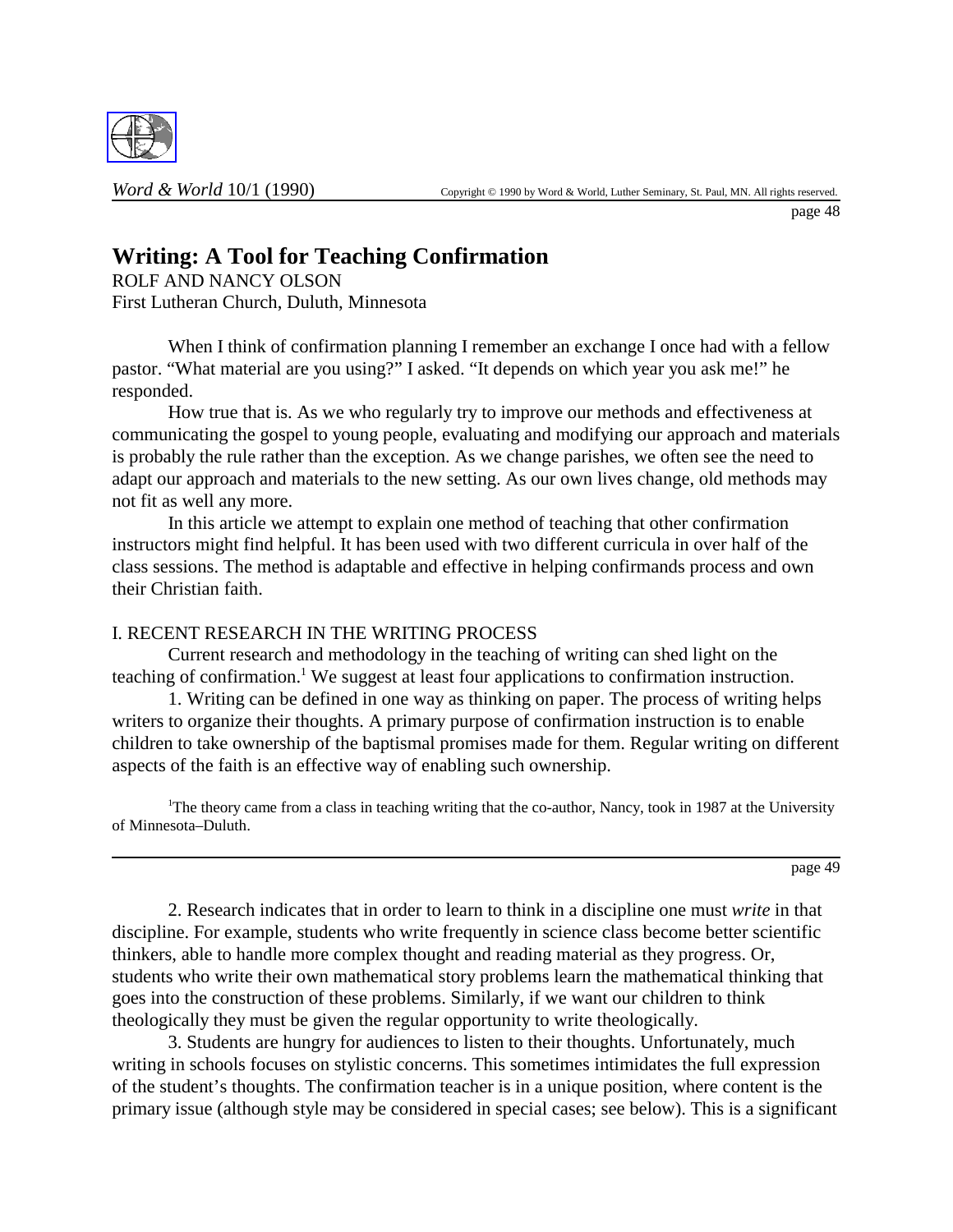opportunity for ministry.

4. The best readers and writers see these activities as being primarily social. We all know the joy of finding someone with similar thoughts or who enjoys the same kinds of books. People who dislike reading and writing view them as solitary acts to be labored over. Therefore confirmation instruction must introduce the idea that discussing faith and theology is rewarding and a *community* issue. Faith is not only something between the believer and God but something that can and should be shared with others.

## II. A NEW LOOK AT WRITING

"But I've already tried writing with my kids and it didn't work," remarked one pastor we've talked with. "I gave them a question something like 'Would you baptize your child and why?' and I was really disappointed with the shallowness of their thoughts. I'm nervous about trying writing." He raises an excellent question. Perhaps we need to view writing differently before a writing approach is tried in confirmation instruction.

Learning to write is much like the acquisition of any skill. When a baby begins to speak, the first sounds and words are all approximations. Children who are encouraged and allowed to practice with more mature speakers will slowly acquire attuned ears, more vocabulary, and more complex ways of expression. We do not worry that the immature attempts of pre-school children will be permanent deficiencies; we know they will master speech if they practice.

Similarly, writing is a skill which takes years of practice. None of us writes the same way we did as adolescents. Our abilities to think abstractly, to hear nuances, and to express thought with specialized vocabulary have all been considerably sharpened over the years.

We need to view confirmation students' writing as the "rehearsals" of children with curious minds trying out new ideas—not as finished "performances." We can judge student writing not on a deficit model (what's not there)—but on a building block model (what's there that is good to build on). We can see students' attempts with a sense of humor, taking hope that continued practice with a more mature Christian will enable more sophisticated thinking.

#### III. ORGANIZING THE CLASS

With this theoretical foundation, let's consider what shape a class might take. It should be emphasized that this is not a new curriculum but a student-centered

page 50

writing approach to any curriculum. As with any process, teachers will find that it takes time to arrive at a personal style. While not every teacher will feel equally comfortable with each idea, the following thoughts are offered to get teachers started. An interchangeable, three-pronged approach forms the foundation for the class:

|                                        | 60 MINUTE    | 90 MINUTE    |
|----------------------------------------|--------------|--------------|
|                                        | <b>CLASS</b> | <b>CLASS</b> |
| Attendance/business                    | 5 minutes    | 5-10 minutes |
| A. LESSON                              | $15 - 20$    | $15 - 30$    |
| <b>B. WRITING</b>                      | $5-10$       | $5-10$       |
| C. SHARING (in pairs, in small groups, |              |              |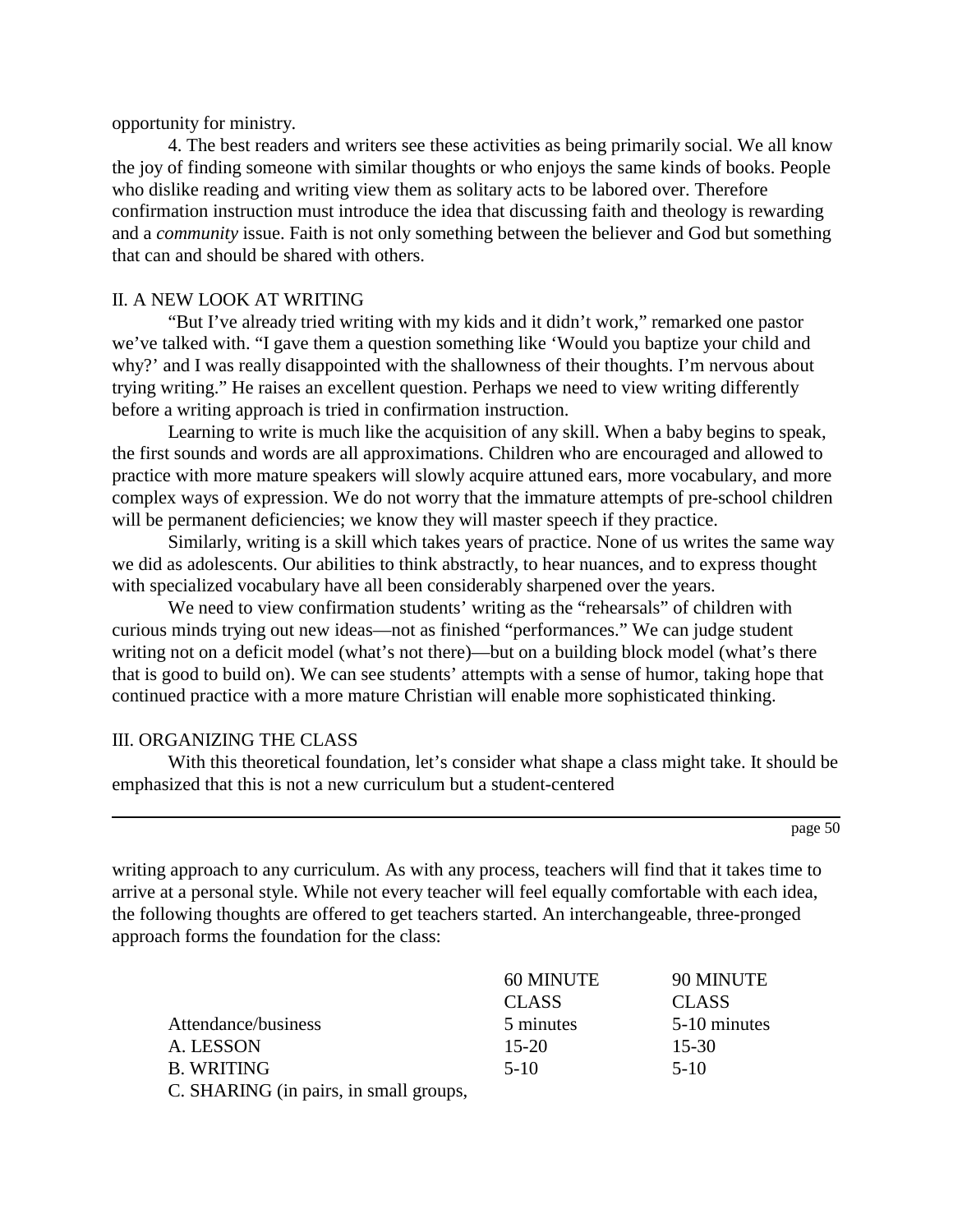| or in whole class)                      | $5 - 15$ | $5 - 15$ |
|-----------------------------------------|----------|----------|
| <b>Break</b>                            |          | 10       |
| Rewriting, questions, memory work, etc. | $5-10$   | 10       |
| Summarizing, new business, etc.         |          | 10       |

## *A. The Lesson*

During this time the teacher presents one or two main ideas for the day's lesson. This is where the Bible story, text, or handout is dealt with. It is not necessary to present all the intricacies of the topic. In planning the teacher asks, "What is crucial for an adolescent to know to be literate in the faith?" With any curriculum the teacher should be selective about what is used in class. The frequent use of outside A-V resources, games, stories, and other helps can augment the lesson.

This need not mean a lowering of standards; instead, the opposite can be true. The total content may be less than that prescribed by a set curriculum, but the amount of application and personalization is greater. Students must integrate, evaluate, and analyze in order to write. These are higher-order thinking skills not usually engaged by fill-in-the blank questions or multiple-choice tests.

## *B. Writing*

In this section the students respond to the lesson by making direct application to their own situation. Handouts can be helpful for this. (Sometimes I ask students to write as part of an introduction before the lesson. In this way I can tie a previous lesson into the current one.)

During this time, the teacher might do his or her own writing to share with the students. This vulnerability can be helpful—it keeps the teacher humble as well as opening up the pupils. Walking around the room and monitoring the students' progress is also valuable. They often need assistance in getting their thoughts flowing.

Here are some guidelines for creating appropriate questions and writing assignments:

page 51

1. Because many junior high students are just beginning to think abstractly, questions should start with personal experience and move toward abstraction.

2. The more complex the theological concept, the more personal the question should be—or the later in the confirmation program it should be presented.

3. The most successful questions involve the lesson (concept being taught), the student's experience, and the wider world. In the following diagram the shaded area marks the objective on which the question should focus.

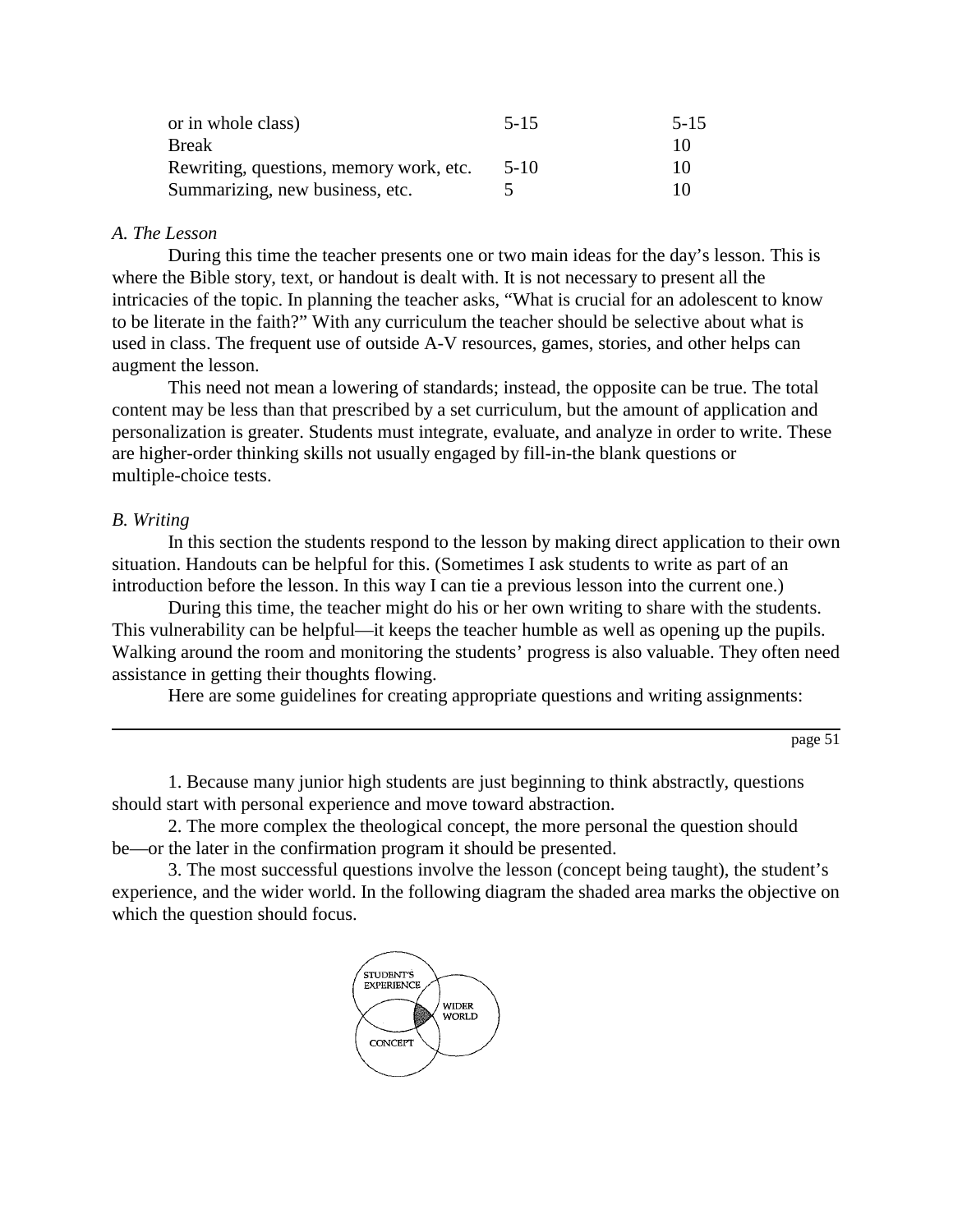4. Whenever the instructor can provide the students with a projected audience, a suggested writing style, and a purpose for the writing, the students will have more "scaffolding" upon which to build a response. (This was the problem with the pastor's question about baptism cited above. He gave the students no scaffolding to use in constructing their response.) Here are some examples:

### *Sacraments*

#### Good:

Our congregation will discuss the topic of giving communion to people of all ages. After studying the Lutheran understanding of the sacraments—especially the Lord's Supper—do you think our church should or should not commune little children? (*purpose*)*.* In a proposal (*style*) to the church council (*audience*) (a) state your position and (b) support your answer using your understanding of the sacraments.

Poor:

What is the Lutheran understanding of the Lord's Supper?

## *Bible Stories*

Good:

Pretend you are Jesus in the Garden of Gethsemane. In at least one page, write down what prayers (*style*) he might have prayed to God (*audience*) before he was betrayed (*purpose*).

Poor:

What happened in the Garden of Gethsemane?

## *Creeds*

Good:

The parents of a friend of yours recently attended a revival in their town and have a renewed interest in the Christian faith. They were never a church-going family before but now are searching out a place for family worship. Your friend is confused about all this and knows very little about Christianity. She sends you a letter explaining these events and her confusion. Since she

page 52

knows you are a Christian and are in confirmation instruction, she concludes her letter with the request that you explain to her some of the basics of the Christian faith.

In a letter (*style*) to her (*audience*), using language that she will understand, explain *at least* five basics of the Christian faith (*purpose*). In this letter you may wish to consider our understanding of God, Christmas, Easter, sin, forgiveness, resurrection, etc.

Poor:

Write your own creed. Good: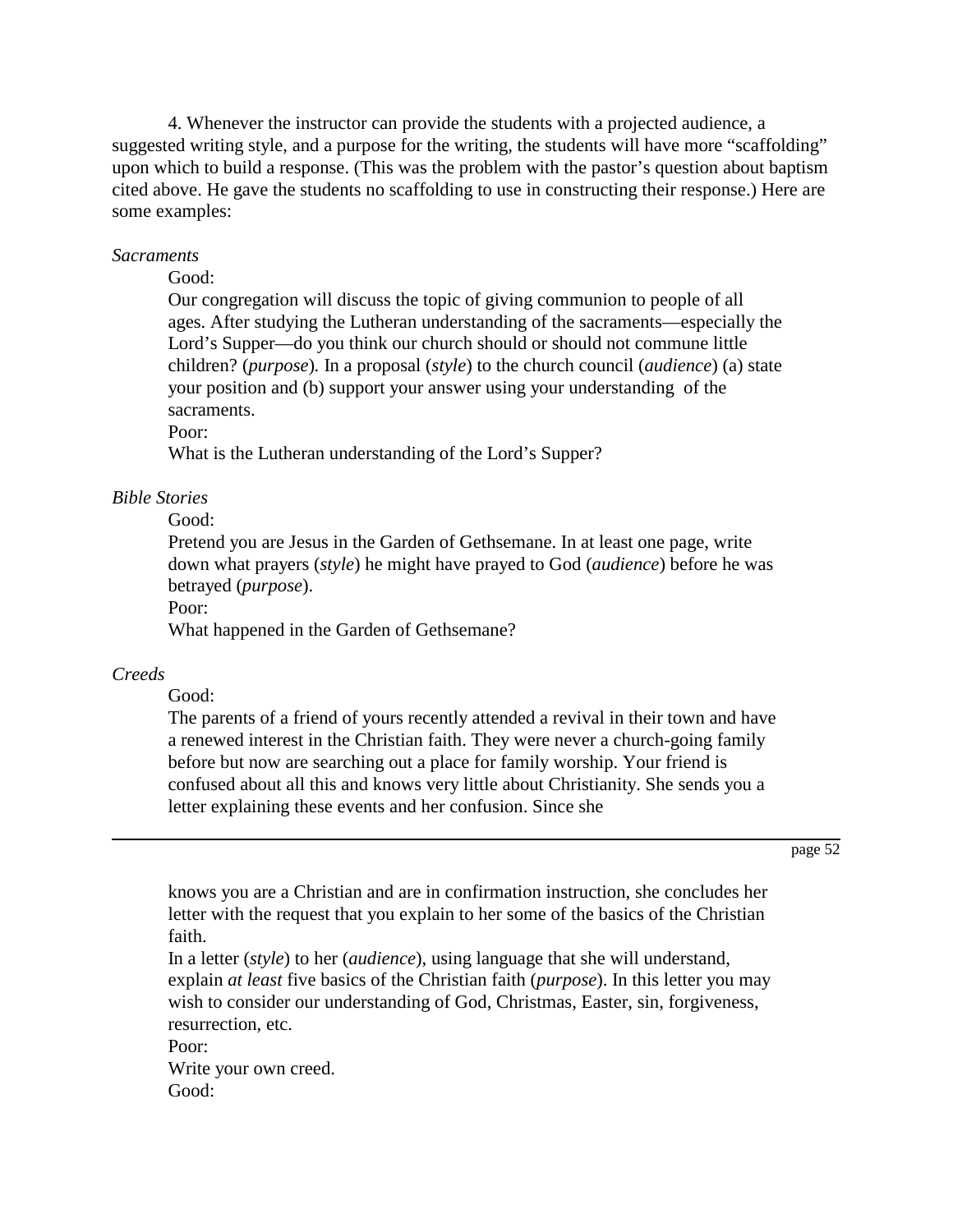Think of two occasions when you believe God was active in your life. In at least ten sentences describe these experiences to a friend (*audience*) so that he or she might understand (*style, purpose*).

### *Commandments*

Good:

In a 1-2 page letter (*style*) to your parent(s) (*audience*) describe (a) what your parents mean to you, and (b) what actions and responsibilities are involved in "honoring your parent(s)" (*purpose*). You have the option of mailing this as a Christmas present.

Poor:

What does the Fourth Commandment mean?

#### *Ethical Decisions*

Good:

The lockers at school have been ransacked and students are asked to submit their losses for an insurance claim. Scott reports his boombox missing and receives \$100. Later he finds he had left it at a friend's house. Scott asks you what he should do now (*purpose*). In at least ten sentences, tell him your answer (*style, audience*), giving reasons.

Poor:

Is it okay to keep something if you can get away with it?

Ideas for writing assignments can come from outside resources<sup>2</sup> and from personal experiences. Several years ago I buried three infants in six weeks. Since I also had small children at the time I found the experience especially difficult. For a lesson on the meaning of Christ's resurrection for us, I related this experience to my students, describing each situation and how I had struggled to be a comforting pastor. I then said, "O.K. Now you are the pastor. Choose any one of these situations and write what you would say and do to comfort the families in their loss."

The responses were wonderful. One eighth grader said he would first hug the parents and tell them how sorry he was (and then share the hope we have through Christ). Another girl raised her hand and asked if she could write about a similar situation from her own experience. These two students, as well as others, were able to connect the concept for the day, their personal experience, and the wider world.

Many English teachers ask their students to do their writing in a journal that stays in the classroom, thus preventing loss, theft, or forgotten homework. Further it is quasi-confidential; only the instructor will see it. The idea has merit both for confirmation and Sunday School instruction.

2 One resource I have found helpful is the *Tension Getter* books, published by Youth Specialties, 1224 Greenfield Dr., El Cajon, CA 92021.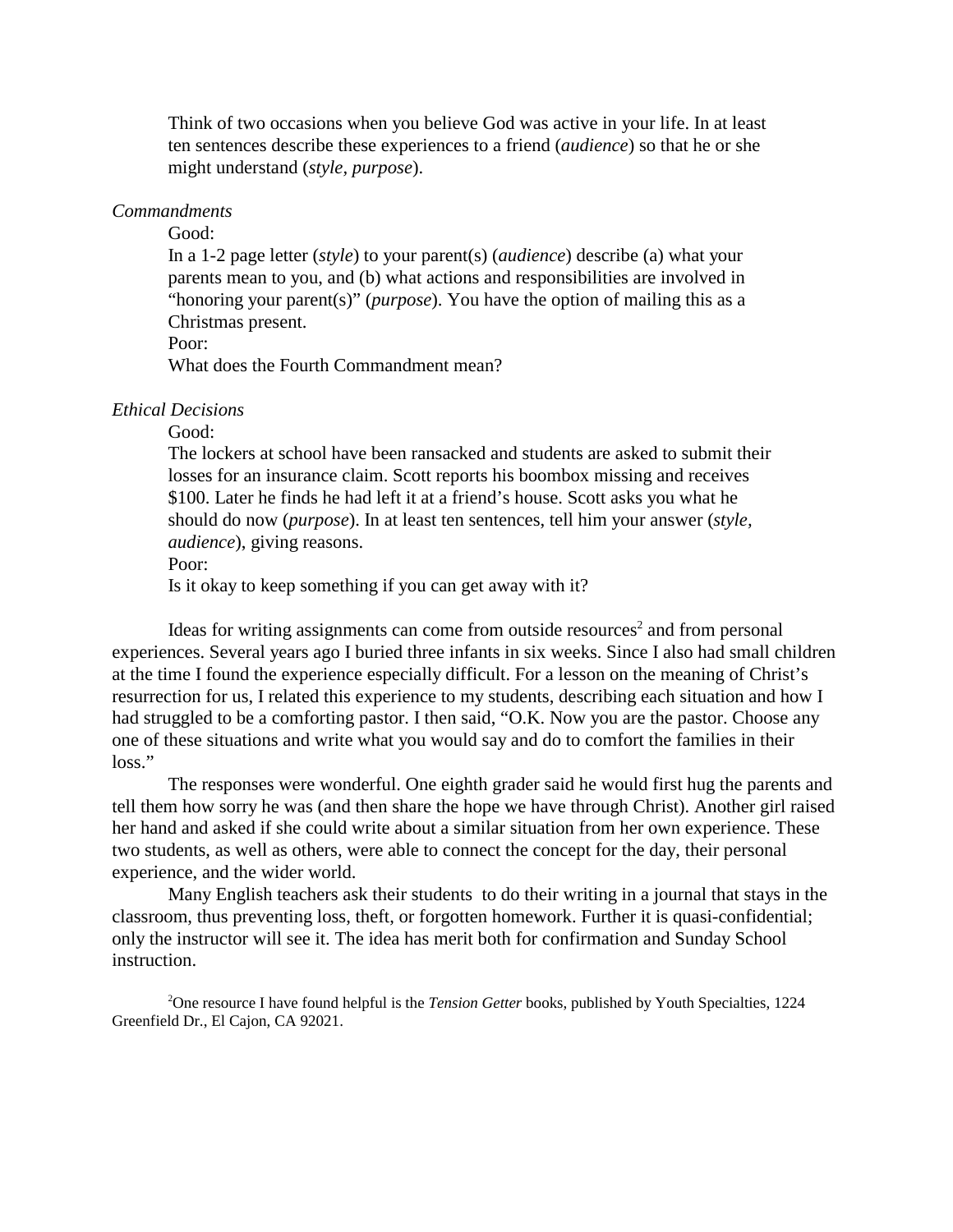#### *C. Sharing*

The emphases in sharing are threefold: (1) to applaud efforts to think theologically and risk on paper; (2) to nudge students beyond Sunday School truisms; and (3) to create a classroom of trust.

To facilitate trust I have found it helpful to begin with pairs or small groups which then report back to the larger group. Sometimes they write a joint statement. Sometimes they evaluate each other's efforts, listing three strengths and one suggestion for improvement. Occasionally I'll collate their answers on the blackboard in an attempt to put together a class response (e.g., "Ways we have seen God active in our world").

Whether or not the sharing session works depends on the make-up of the class. Its success, I believe, is a function of the motivation of the group. If they are not motivated they'll likely shift gears to school, sports, and sex. Sharing has potential, but care needs to be exercised in its use. Discipline and courtesy must be strictly maintained. Community cannot be built unless there is trust, consistency, and a clear standard of behavior enforced from the beginning.

The remainder of the class can be spent rewriting, answering questions, doing memory work, or polishing a piece for publication (e.g., in a class magazine, church bulletin board, Sunday bulletin, or newsletter—in these cases I monitor style as well as content). It is important to remember that much of the real learning comes in trying again after a false start or two. If the students never get the chance to rewrite and polish, then the instructor provides only "rehearsals" and no "performance." Occasionally (and, of course, with permission) student comments can be used in sermons. This possibility might provide motivation.

#### IV. BETWEEN CLASSES

Between classes the teacher can write short responses to the students' work. The teacher may ask questions, gently challenge, applaud, or affirm. Because students will be writing about their own situation they will invest themselves more in their writing. This teacher-student exchange may be the greatest opportunity that pastors have for ministry with some youth. It is potentially much more valuable to the students than all the particulars of some curriculum. Taking this one step further, teachers may ask students to respond, disagree, or clarify their answers according to the teacher's comments. This is best done in a journal format at the beginning of class.

Here are two samples of student writing and teacher responses.

*SITUATION: A friend of yours has cancer. He/she doesn't know whether she/he will live or die. But your friend is scared. One evening your friend comes to you for help and comfort. What do you say?*

*Student #1:* "I would say, 'You can't cure your cancer, but the best thing you can do is just don't worry and just have fun. I know it's hard not to worry but you just have to try. I will be here if you want to talk about it.'"

*My response:* "On the one hand, very personal and supportive. You indicate a willingness to support your friend and be there for him/her. Perhaps you might ask yourself what role our Christian faith plays here. Is God present? loving? Does Christianity offer comfort when the possibility of death is faced? Also, can we turn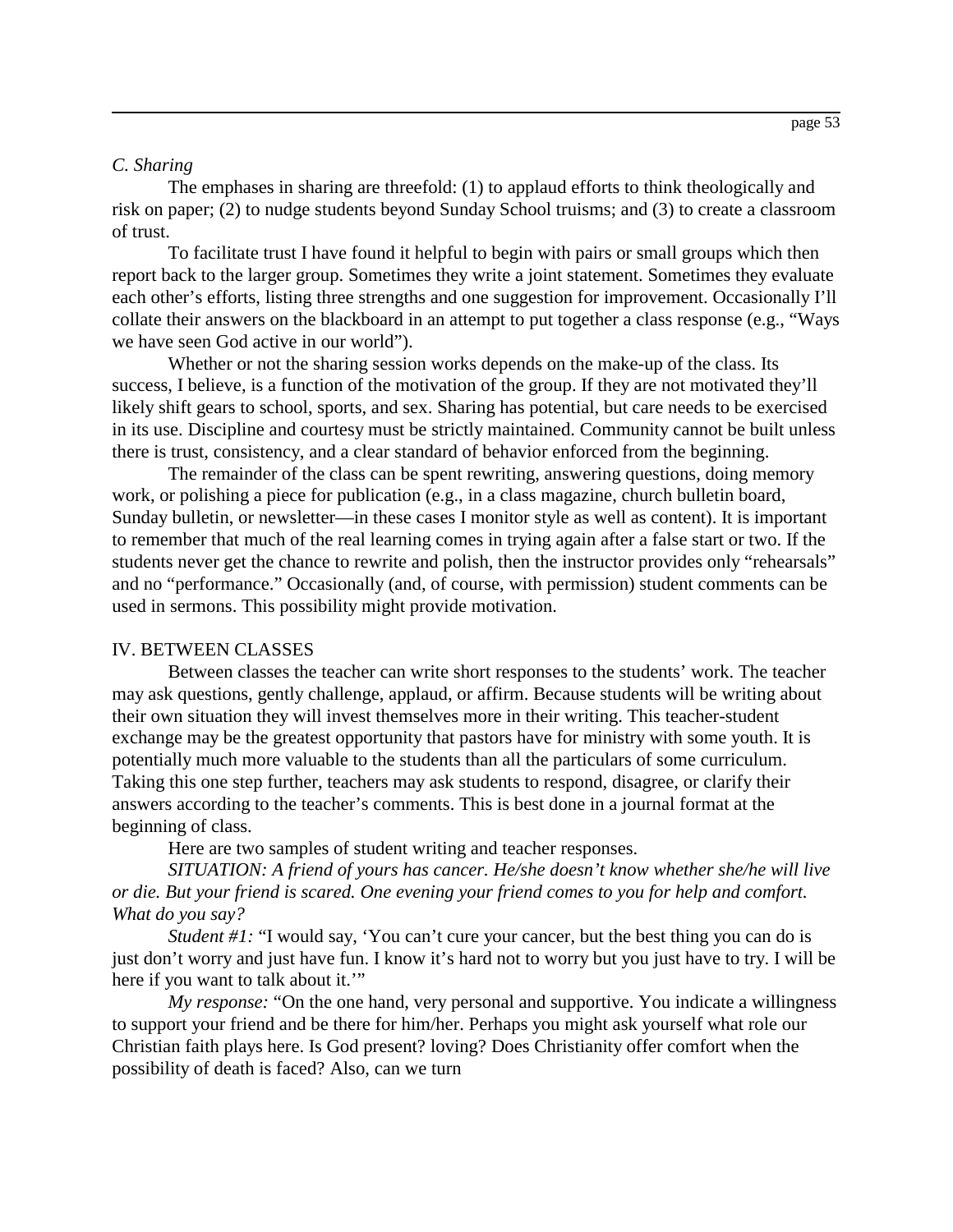off the worry machine ourselves? I'm not sure. I know I don't do very well at it. Thanks for your thoughts."

*Student #2:* "Dear Louie, If you die you will be in a better place up there. Think of it as the beginning, not the end. It is the beginning of a new relationship with Christ."

*My response:* "Fine, brief summary. Christ is the key, that's for sure. Does your friend have a relationship with Christ? If not, perhaps you might want to discuss with him how Christ is the one who cares for us now and in eternity. Perhaps, as well, you might consider how Christ is with him in his illness. In the book of Hebrews Jesus says, 'I'll never leave you nor forsake you.' Read Romans 8:38-39. What does that tell us about God's love in times of trouble?"

## V. OTHER ADVANTAGES OF THIS METHOD

A writing approach to confirmation instruction offers other important classroom advantages:

1. It is more easily individualized for special situations, such as students who have enrolled mid-year or who have been absent. Individualized plans are more realistic than curricula which assume perfect attendance.

2. The research shows especially dramatic improvement in writing for students of lower ability or who have language barriers. Confirmation can provide for them a much-needed opportunity to practice. But here teachers must take special care to create a trusting atmosphere; avoid forced sharing or exchanging of papers. With a focus on content rather than style, the method can and does work also for students with learning disabilities and other learning handicaps.

3. The method does not save preparation time, but it results in greater satisfaction with the final product. The emphasis here is not on preparing an entertaining lecture but on devising good writing assignments and in responding to the students' work. In fact, much of the lesson planning can be built around what the students have previously written; it can truly respond to their needs.

4. The opportunity for students to respond to each other's thoughts increases the interaction between class members.

5. For pastors/teachers who have conferences, the writing provides concrete evidence of faith development. This can be discussed with both parents and students (always being careful to protect confidentiality). The decision to confirm can be made less in terms of "knowing enough" and more in terms of individual ownership and development of faith.

The writing approach can be helpful beyond the confirmation classroom as well:

1. It helps the pastor evaluate Sunday School instruction. The students may do well with facts and memory work, but it is always enlightening to find out how they put things together.

2. It provides a tool to monitor the level of spiritual development of the congregation. Generally the students reflect what their parents and Sunday School teachers believe (although through this process we try to move the young people toward their own formulations). It's helpful for the pastor to "overhear" what's going on at home and in the parents' minds.